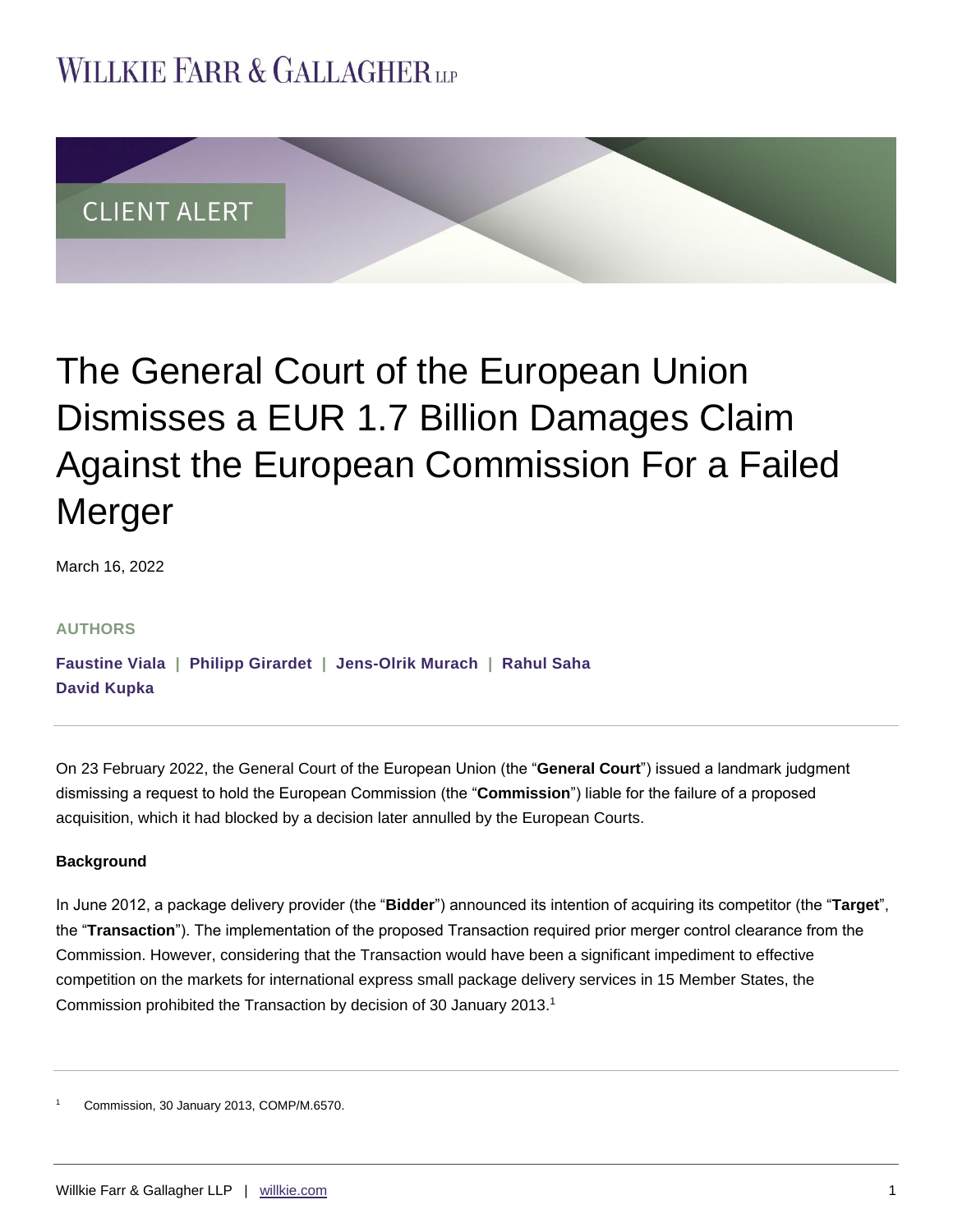The Bidder quickly issued a press release stating it would not go ahead with the Transaction. The Bidder nevertheless challenged the Commission's decision before the General Court, which annulled the decision on 7 March 2015.<sup>2</sup> This was confirmed by the Court of Justice of the European Union (the "**Court of Justice**") on 16 January 2019.<sup>3</sup>

In the meantime, in July 2015, the Target was subject to a competing bid and was later acquired by one of the Bidder's competitors. The Commission approved that merger on 8 January 2016.<sup>4</sup>

#### **The request for damages resulting from the failure of the Transaction**

The Bidder decided to sue the Commission for damages resulting from the failure of the Transaction. The key concern was whether the Bidder could engage the Commission's extra-contractual responsibility pursuant to Article 340 of the Treaty on the Functioning of the European Union ("**TFEU**"). Indeed, the European Courts quashed the Commission's decision, which prohibited the Bidder from acquiring the Target, due to three reasons: (*i*) the Commission's infringement of the Bidder's procedural rights (*e.g.,* the Commission did not communicate all relevant documents to the Bidder during the merger control review), (*ii*) the failure to fulfill its obligation to state reasons, and (*iii*) its errors in the substantive assessment of the Transaction.

The practical question was whether the errors made by the Commission could result in it being liable to compensate the Bidder's alleged damages. To this end, the Bidder requested EUR 1.7 billion in compensation for its costs, associated with (*i*) the participation to the merger control procedure of the Transaction, (*ii*) the payment of contractual termination fees to the Target, and (*iii*) the loss of profit sustained as a result of the failed Transaction.

#### **The General Court's Judgment**

The General Court established that the extra-contractual liability of a European institution ("**EU institution**") could arise "*only if an irregularity is found that would not have been committed in similar circumstances by an administrative authority exercising ordinary care and diligence*" (para 88). The General Court explained that there are three conditions to be satisfied in order to engage the extra-contractual responsibility of an EU institution, such as the Commission:

- 1. the EU institution must have carried out a "*sufficiently serious breach of a rule of law conferring rights on individuals*";
- 2. "*actual damage must be shown to have occurred*"; and
- <sup>2</sup> General Court, 7 March 2017, case T-194/13.

Court of Justice, 16 January 2019, case C-265/17P.

<sup>4</sup> Commission, 8 January 2016, COMP/M.7630.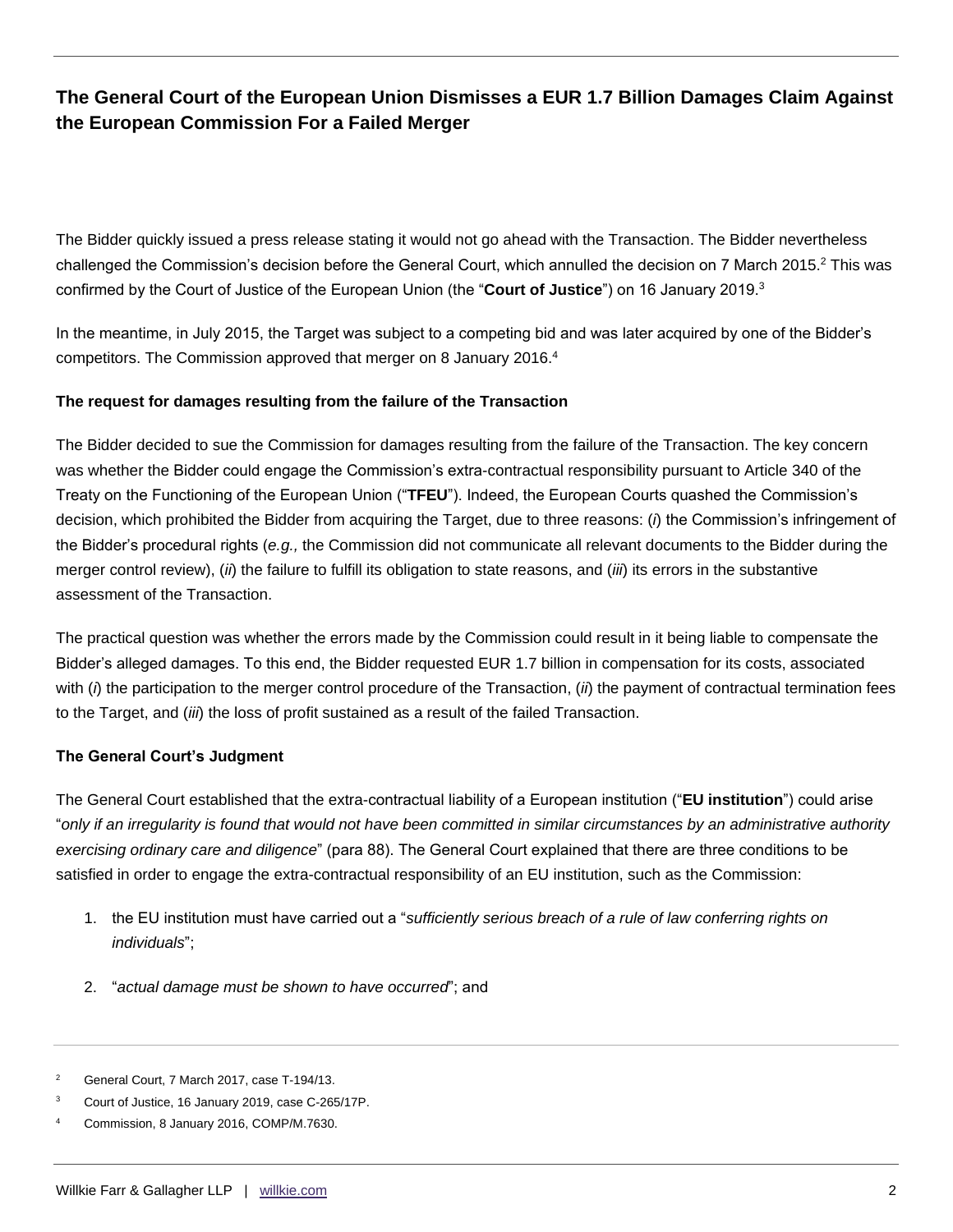3. there must be a "*direct causal link*" between the EU institution's breach and the damages sustained by the undertaking concerned.

While the General Court did not expand on the meaning of "actual damage", it provided key elements as to the interpretation of the other two criteria.

**First**, the General Court observed that proving the Commission committed a breach of law is not enough to incur its responsibility. It is required that such breach must be sufficiently serious with regard to (*i*) the complexity of the situation at hand, (*ii*) the degree of clarity and precision of the rule breached and (*iii*) the discretion left by that rule to the Commission.

In this case, the illegality already recognized by the General Court was the Commission's failure to communicate the econometric model it used in order to assess the effects of the Transaction on the markets concerned. The Commission had changed econometric models during the investigation without informing the Bidder, thus preventing the latter to submit observations on the new model.

The General Court observed that the procedural rules for merger control made it clear that the parties to a concentration had to be able to "*make known effectively their views on the accuracy and relevance of all the factors that the Commission intends to base its decision on*" (para 102). In that regard, the Commission had "*considerably reduced, or even no*" discretion (para 83). The General Court also observed that, if the Bidder had had access to the new econometric model, it could have been able to submit different results and potentially challenge the Commission's view that the effects of the Transaction would be a significant impediment in the markets concerned.

The General Court therefore decided that the Commission's failure to communicate the new econometric model to the Bidder constituted a sufficiently serious breach of the rule of law.

**Second**, the General Court explained that, to demonstrate a direct causal link between the breach of law and the alleged damage, the applicant must prove the breach of law was the only cause of the damage, overshadowing all other elements that led to the decision (*i.e.,* other elements of the Commission's economic assessment of the proposed merger, or even the parties' decision not to go through with the operation). In other words, the applicant must show that, should the breach of law not have happened, the merger would have been approved by the Commission and implemented by the parties.

The General Court argued that both the costs associated with the merger control procedure and the contractual termination fees owed to the Target were not a result of the Commission's decision but a direct result of the Bidder's choice to (*i*) participate in a merger control procedure and (*ii*) enter into contractual agreements, to divide among the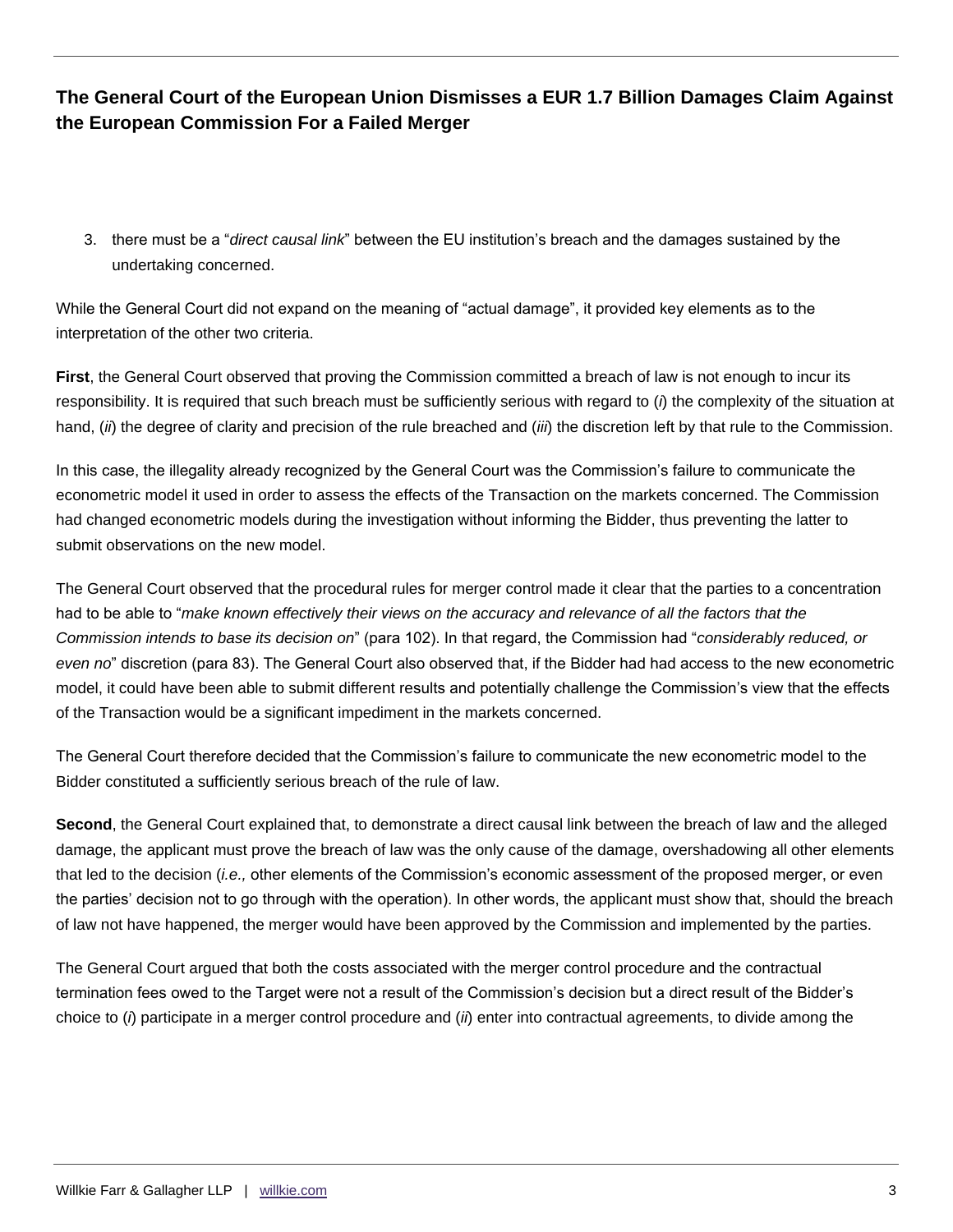parties, the risk that the Transaction would not obtain approval from the Commission (a risk inherent in every merger control procedure).<sup>5</sup>

As to the loss of profit allegedly caused by the Commission's decision, the General Court decided that the Bidder had not proved that the errors made by the Commission were sufficient to invalidate the entirety of the economic analysis of the Transaction, since there were many other elements justifying the prohibition decision. In short, the infringement of the Bidder's procedural rights did not have a decisive impact on the outcome of the merger control procedure.

According to the General Court, this was further justified by the fact that the Bidder decided not to pursue the Transaction as soon as the Commission prohibited it. In the Court's opinion, the failure of the Transaction and the consequential material loss were therefore caused by the Bidder's decision to abandon the Transaction, and not the Commission decision.

As a result, the General Court held that there was no direct causal link between the Commission's failure to communicate the new econometric model and the alleged damage.

#### **Lessons Learned**

The General Court's judgment is the latest event in a 10-year-old legal saga. It shows that bringing a claim for damages caused by a Commission's opposition to a proposed merger is time-consuming and its outcome remains highly uncertain. This may result in a frustrating situation where, despite having obtained the annulment of the Commission's prohibition decision in the first place, the parties then fail to be compensated for the financial and economic losses incurred by the absence of implementation of their proposed Transaction.

Should the bidder fail to secure a clearance decision and decide to challenge the Commission's prohibition decision before the courts, it may in theory continue to consider suing the Commission for damages despite the General Court's judgment. The standard of proof to demonstrate the Commission's sufficiently serious breach of law and the direct causal link with the damage is very high. To increase the chances of meeting such high standard of proof, it is advisable that the bidder (*i*) communicates with caution on the proposed transaction, and (*ii*) determines whether, should the Commission's prohibition decision be quashed by the courts, there are good chances that the Commission would be forced to clear the proposed transaction if re-notified.

The same applies to third parties to a merger if they entered into agreements based on the anticipation of the Commission's clearance, which was eventually not granted. This was the case here as a third party entered into

<sup>5</sup> See also Court of Justice, 16 July 2009, case C-440-07 P.